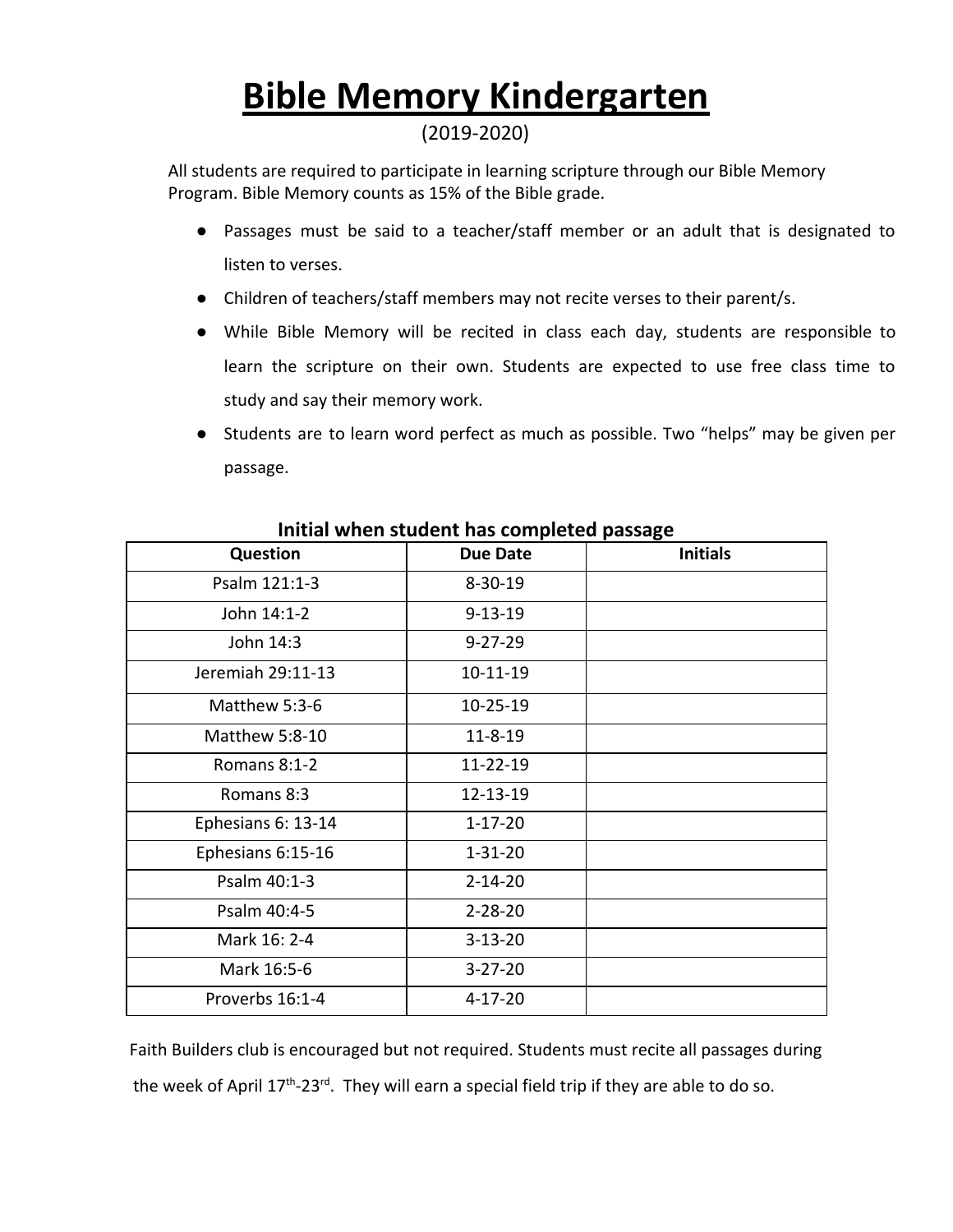### **Psalm 121:1-3**

A song of ascents.

 $1$  I lift up my eyes to the hillswhere does my help come from?

2 My help comes from the Lord,

the Maker of heaven and earth.

3 He will not let your foot slip he who watches over you will not slumber;

- 1. i l u m e t t h w d m h c f
- 2. m h c f t l t m o h a e
- 3. h w n l y f s h w w o y w n s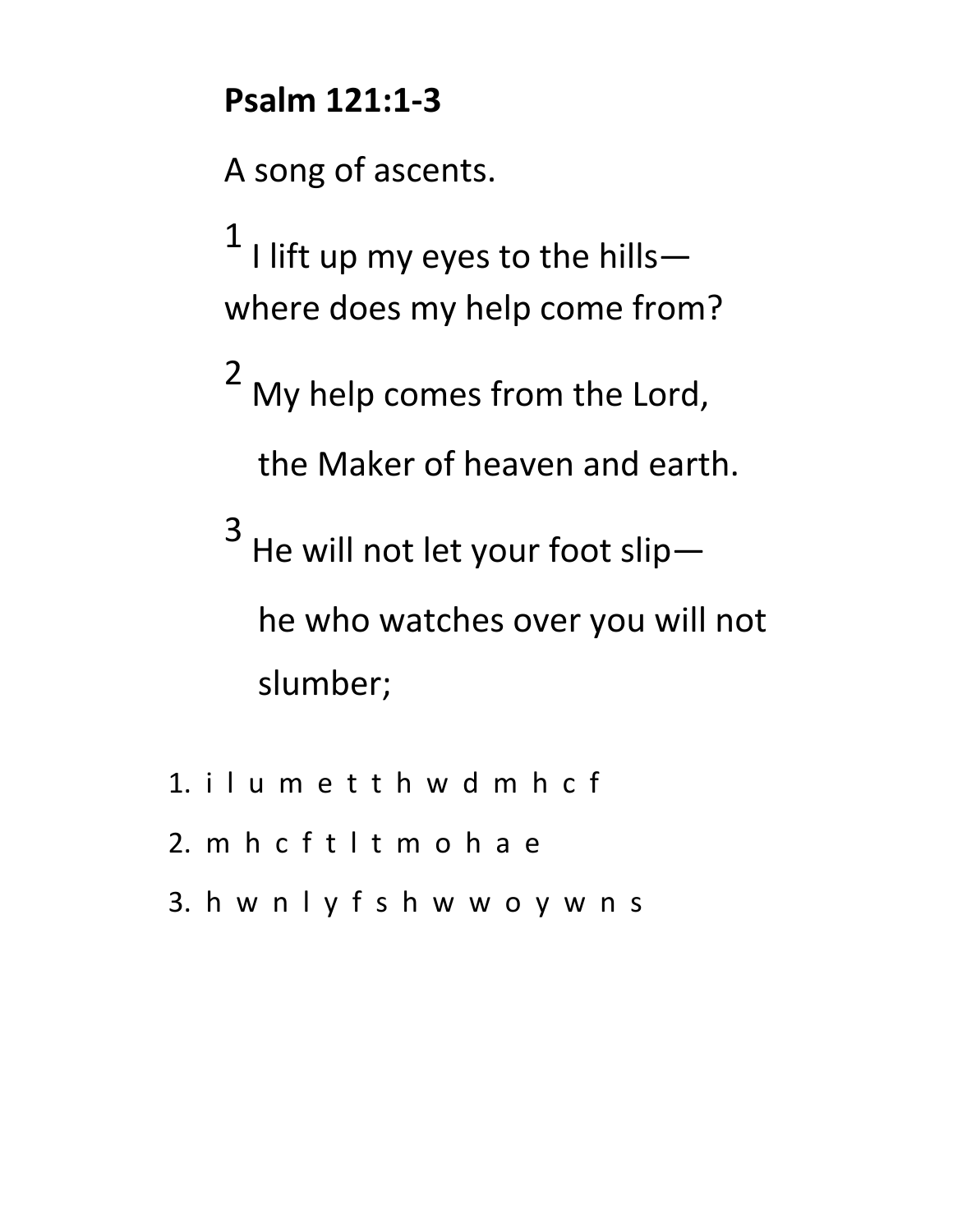### **John 14:1-3**

"Do not let your hearts be troubled. Trust in God; trust also in me. <sup>2</sup> In my Father's house are many rooms; if it were not so, I would have told you. I am going there to prepare a place for you. <sup>3</sup>And if I go and prepare a place for you, I will come back and take you to be with me that you also may be where I am.

1. d n l y h b t t i g t a i m 2. i m f h a m r i i w n s i w h t y i a g t t p a p f y 3. a i i g a p a p f y i w c b a t y t b w m t y a m b w i a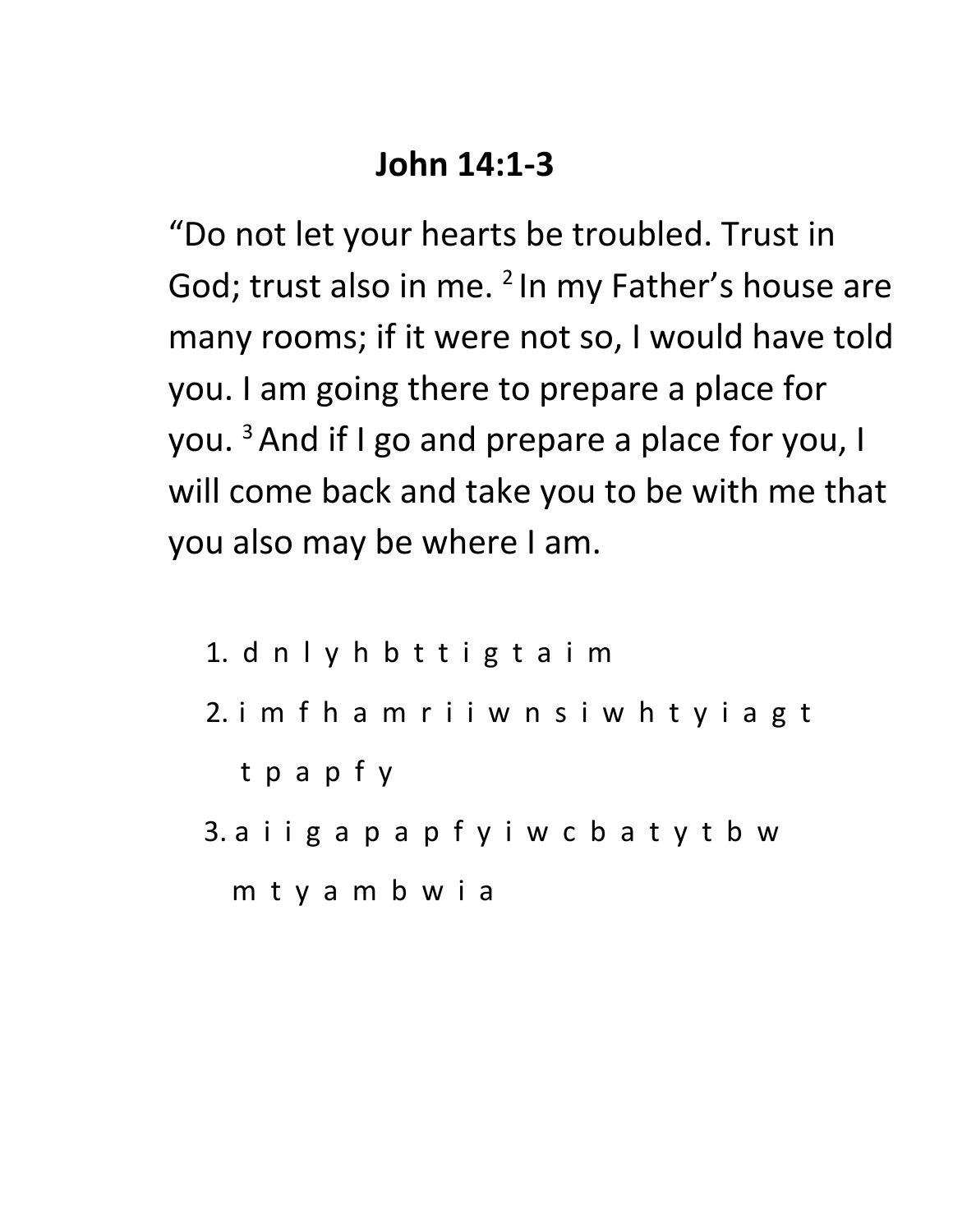# **Jeremiah 29:11-13**

**11** For I know the plans I have for you," declares the Lord, "plans to prosper you and not to harm you, plans to give you hope and a future.**<sup>12</sup>** Then you will call on me and come and pray to me, and I will listen to you. **<sup>13</sup>** You will seek me and find me when you seek me with all your heart.

> 11. f i k t p i h f y d t l p t p y a n t h y p t g y h a a f 12. t y w c o m a c a p t m a i w l t y 13. y w s m a f m w y s m w a y h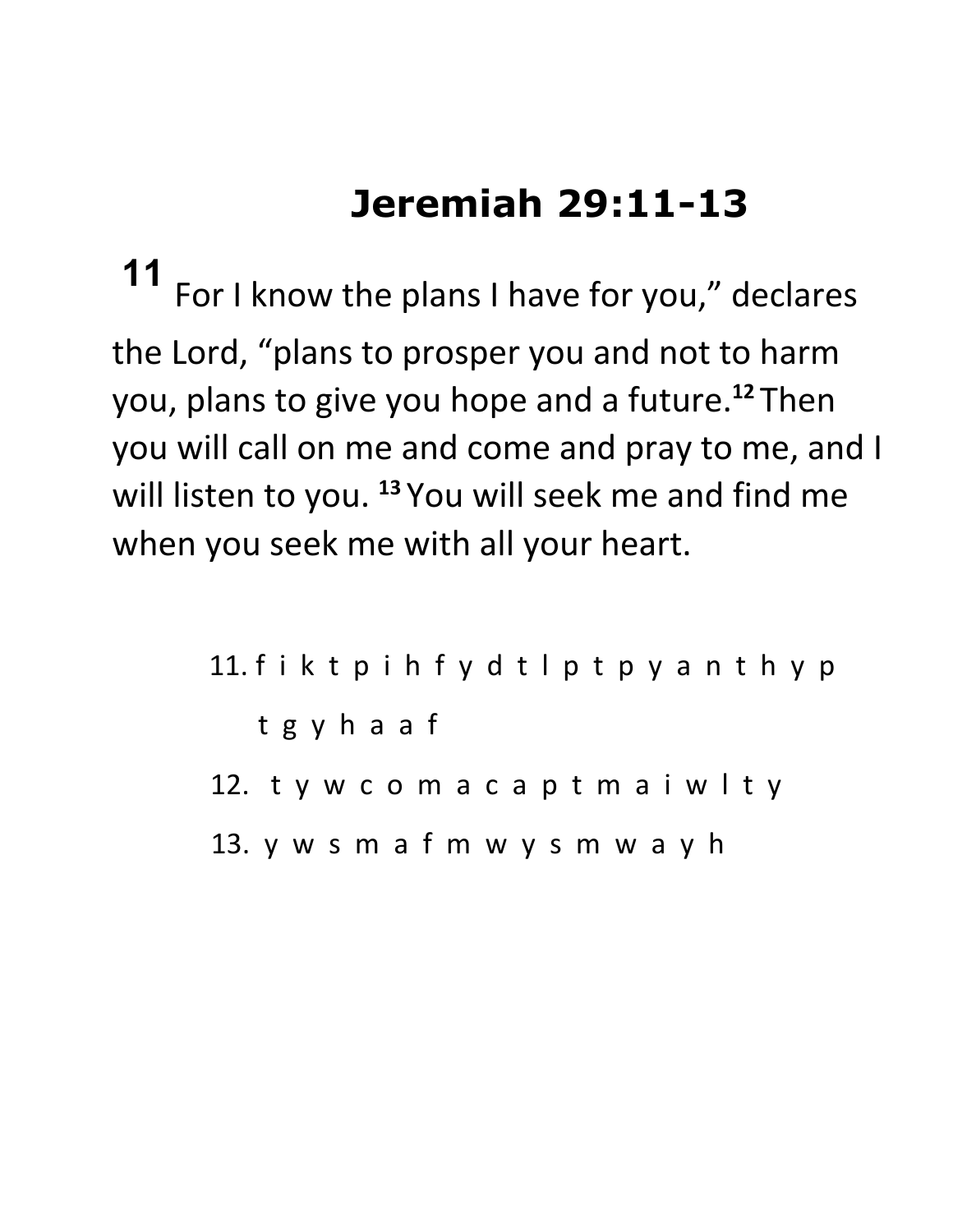### **Matthew 5:3-6, 8-10**

### **The Beatitudes**

3 "Blessed are the poor in spirit, for theirs is the kingdom of heaven. <sup>4</sup> Blessed are those who mourn, for they will be comforted. <sup>5</sup> Blessed are the meek, for they will inherit the earth.

<sup>6</sup> Blessed are those who hunger and thirst for righteousness, for they will be filled.

<sup>8</sup> Blessed are the pure in heart,

for they will see God.

 $9$  Blessed are the peacemakers,

for they will be called sons of God.

 $10$  Blessed are those who are persecuted because of righteousness, for theirs is the kingdom of heaven.

3. b a t p i s f t i t k o h 4. b a t w m f t w b c 5. b a t m f t w i t e 6. b a t w h a t f r f t w b f

8. b a t p i h f t w s g 9. b a t p f t w b c s o g 10. b a t w a p b o r f t i t k o h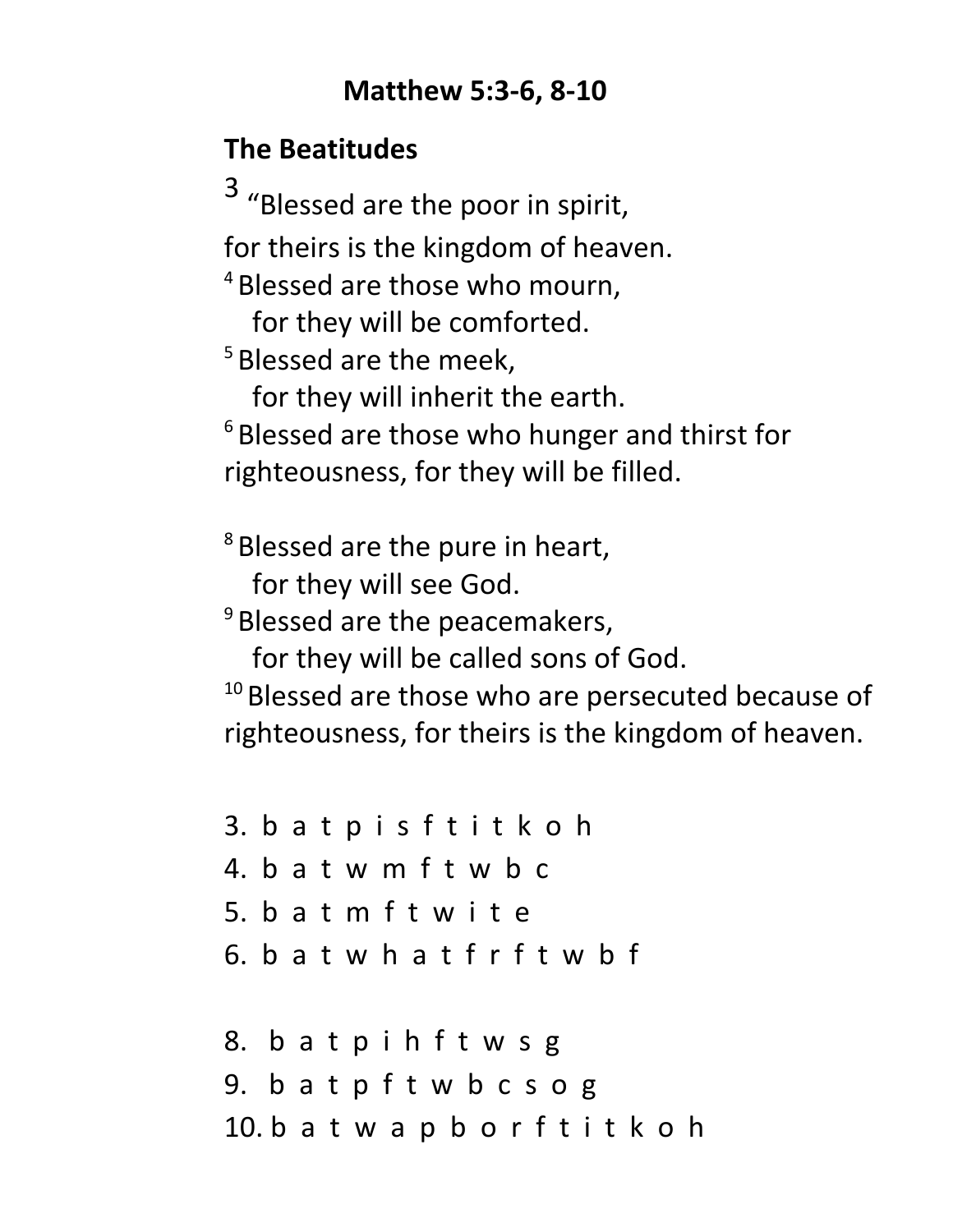### **Romans 8:1-3**

## **Life Through the Spirit**

Therefore, there is now no condemnation for those who are in Christ Jesus,  $2$  because through Christ Jesus the law of the Spirit of life set me free from the law of sin and death.  $3$  For what the law was powerless to do in that it was weakened by the sinful nature, God did by sending his own Son in the likeness of sinful man to be a sin offering. And so he condemned sin in sinful man,

```
1. t t i n n c f t w a i c j
2. b t c j t l o t s o l s m f f t l o s a d
3. f w t l w p t d i t i w w b t s n g d b s h
  o s i t l o s m t b a s o a s h c s i s m
```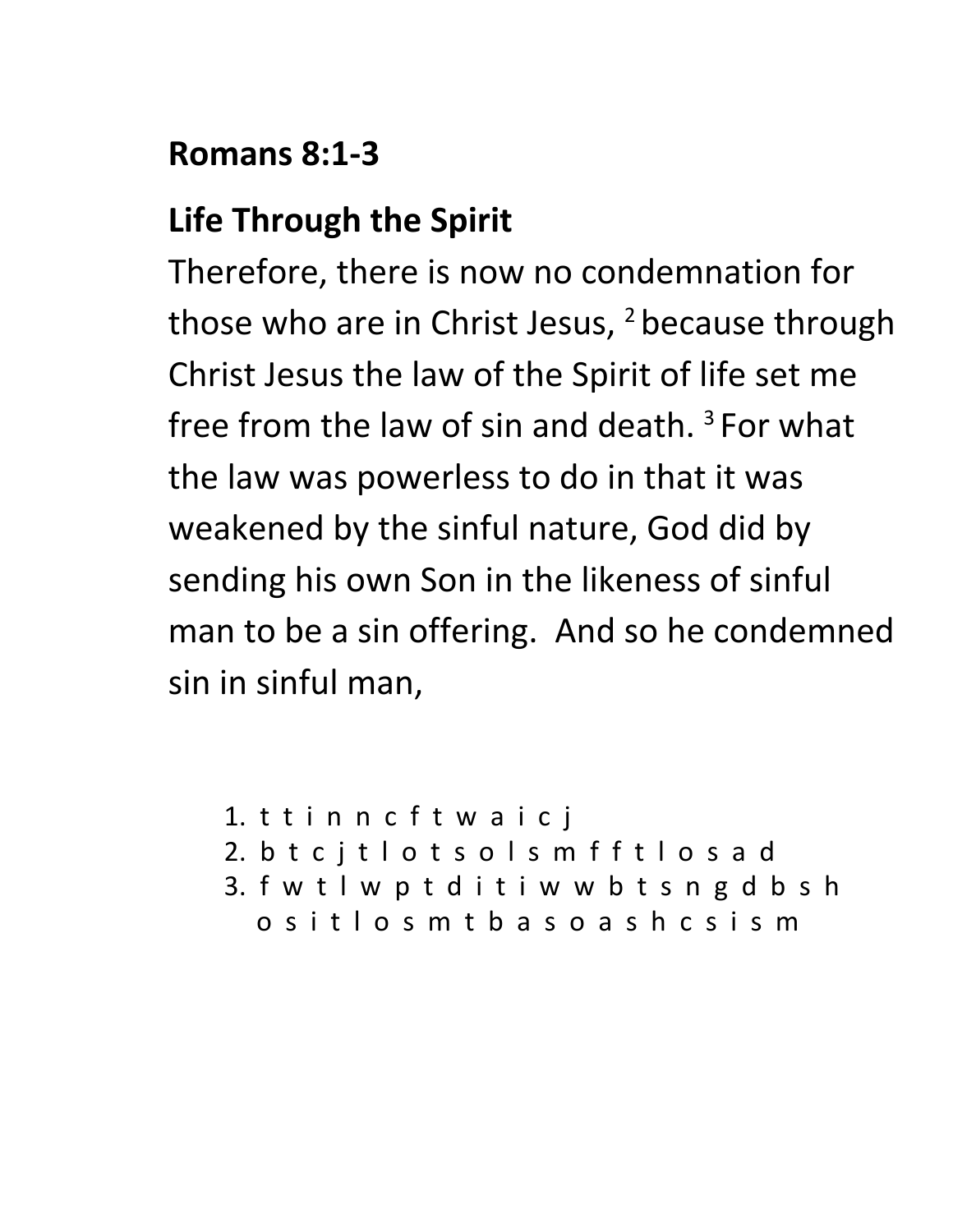# **Ephesians 6:13-16**

13 Therefore put on the full armor of God, so that when the day of evil comes, you may be able to stand your ground, and after you have done everything, to stand. <sup>14</sup> Stand firm then, with the belt of truth buckled around your waist, with the breastplate of righteousness in place,  $15$  and with your feet fitted with the readiness that comes from the gospel of peace.  $^{16}$  In addition to all this, take up the shield of faith, with which you can extinguish all the flaming arrows of the evil one.

13. t p o t f a o g s t w t d o e c y m b a t s y g a a y h d e t s 14. s f t w t b o t b a y w w t b o r i p 15. a w y f f w t r t c f t g o p 16. i a t a t t u t s o f w w y c e a t f a o t e o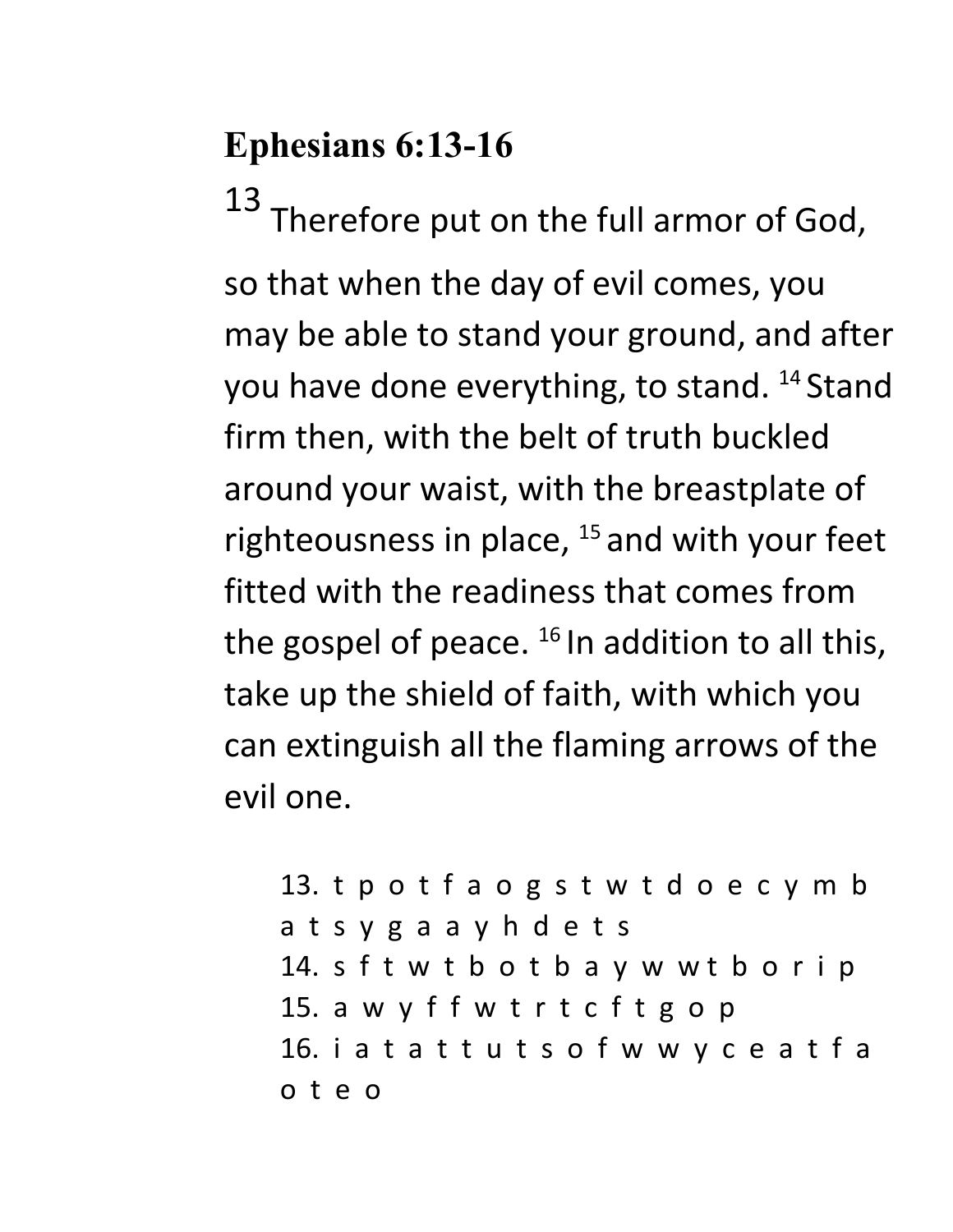**Psalm 40:1-5 For the director of music. Of David. A psalm.** I waited patiently for the Lord; he turned to me and heard my cry.  $2$  He lifted me out of the slimy pit, out of the mud and mire; he set my feet on a rock and gave me a firm place to stand.  $3$  He put a new song in my mouth, a hymn of praise to our God. Many will see and fear and put their trust in the Lord. 4 Blessed is the man who trusts in the Lord, who does not look to the proud, to those who turn aside to false gods. <sup>5</sup> Many, O Lord my God, are the wonders you have done. The things you planned for us No one can recount to you; were I to speak and tell of them, they would be too many to declare. 1. i w p f t l h t t m a h m c 2. h l m o o t s p o o t m a m h s m f o a r a g m a f p t s 3. h p a n s i m m a h o p t o g m w s a f a p t t i t l 4. b i t m w t i t l w d n l t t p t t w t a t f g

5. m o l m g a t w y h d t t y p f u n o c r t y wits a t o t t w b t m t d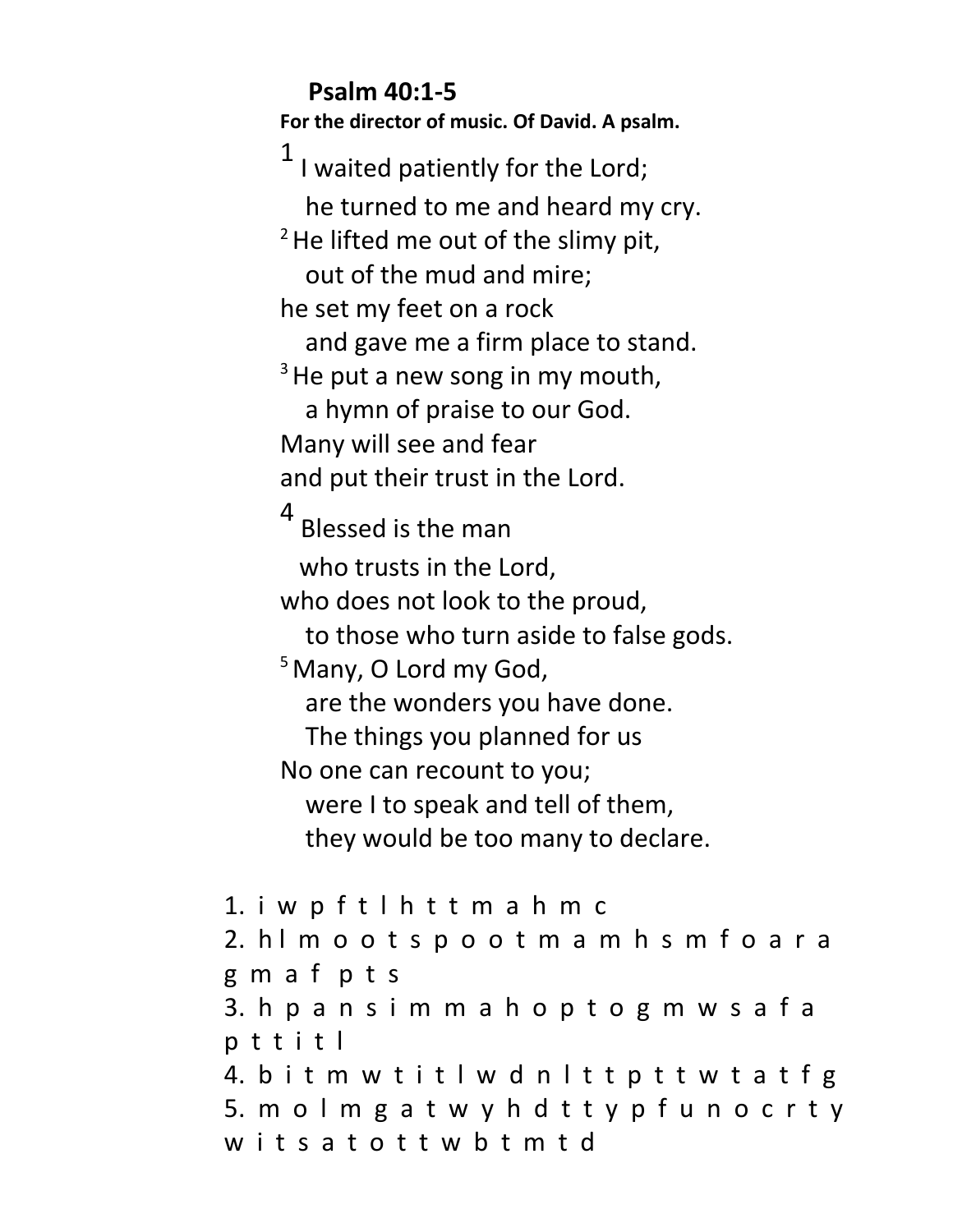$2<sub>1</sub>$ Very early on the first day of the week, just after sunrise, they were on their way to the tomb<sup>3</sup> and they asked each other, "Who will roll the stone away from the entrance of the tomb?"

4

But when they looked up, they saw that the stone, which was very large, had been rolled away. <sup>5</sup>As they entered the tomb, they saw a young man dressed in a white robe sitting on the right side, and they were alarmed.

6 "Don't be alarmed, " he said. "You are looking for Jesus the Nazarene, who was crucified. He has risen! He is not here. See the place where they laid him.

2. v e o t f d o t w j a s t w o t w t t t 3. a t a e o w w r t s a f t e o t t 4. b w t l u t s t t s w w v l h b r a 5. a t e t t t s a y m d i a w r s o t r s a t w a 6. d b a h s y a l f j t n w w c h h r h i n h s t p w t l h